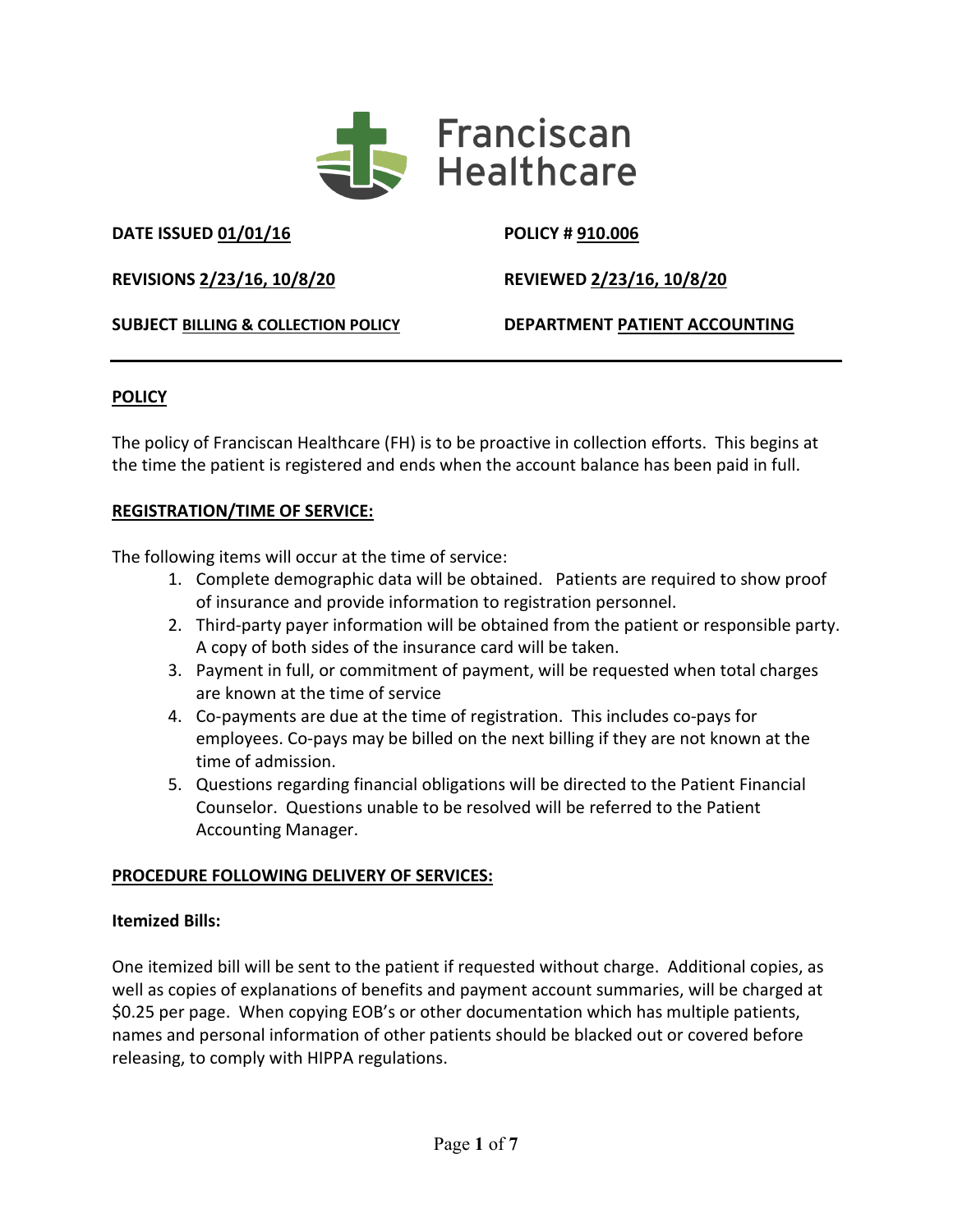## **Non-Sufficient Funds (NSF) Checks:**

Checks returned for non-sufficient funds will be charged \$25.00. The NSF check should be given to the Patient Financial Counselor to determine the next step in the collection process.

#### **Third-Party Claims:**

As a courtesy to the patient, third-party claims will be submitted when the appropriate information has been provided to the staff of FH.

## **Worker's Compensation Claims:**

Worker's compensation claims will be sent directly to the employer to be filed. If the name of the worker's compensation carrier is available, the claim will be sent directly to the carrier. If a patient states a charge is work-related, then the claim will be sent to the carrier for determination. FH staff will not determine the merit of worker's compensation claims.

#### **Non-Covered Services:**

Physicians may order services which are related to quality medical care, but not payable by the insurance carrier. Patients should be advised to refer to their Insurance Plan Handbook for coverage determination. Examples of non-covered services may be screening exams or outpatient oral medications for Medicare.

#### **Payment in Full:**

FH will pursue payment in full on all self-pay balances as the primary option to resolve the account. Statements will be sent out every month. Balances are due upon receipt of the statement. Payment in full may be made by cash, check, or credit card.

#### **Payment Arrangements:**

In the event that your financial means are limited, and you are not able to pay in full within 30 days after receipt of statement, financial arrangements for payment need to be established. The following policy will be followed:

| If your account balance is:      | Your monthly payment will be:           |
|----------------------------------|-----------------------------------------|
| $$0 - $500$                      | \$50                                    |
| $$501 - $1,000$                  | \$100                                   |
| $$1,001 - $4,150$                | \$125                                   |
| For amounts greater than \$4,150 | Monthly payment is 3% of total balance. |

*NOTE: Interest is not charged on outstanding patient account balances.*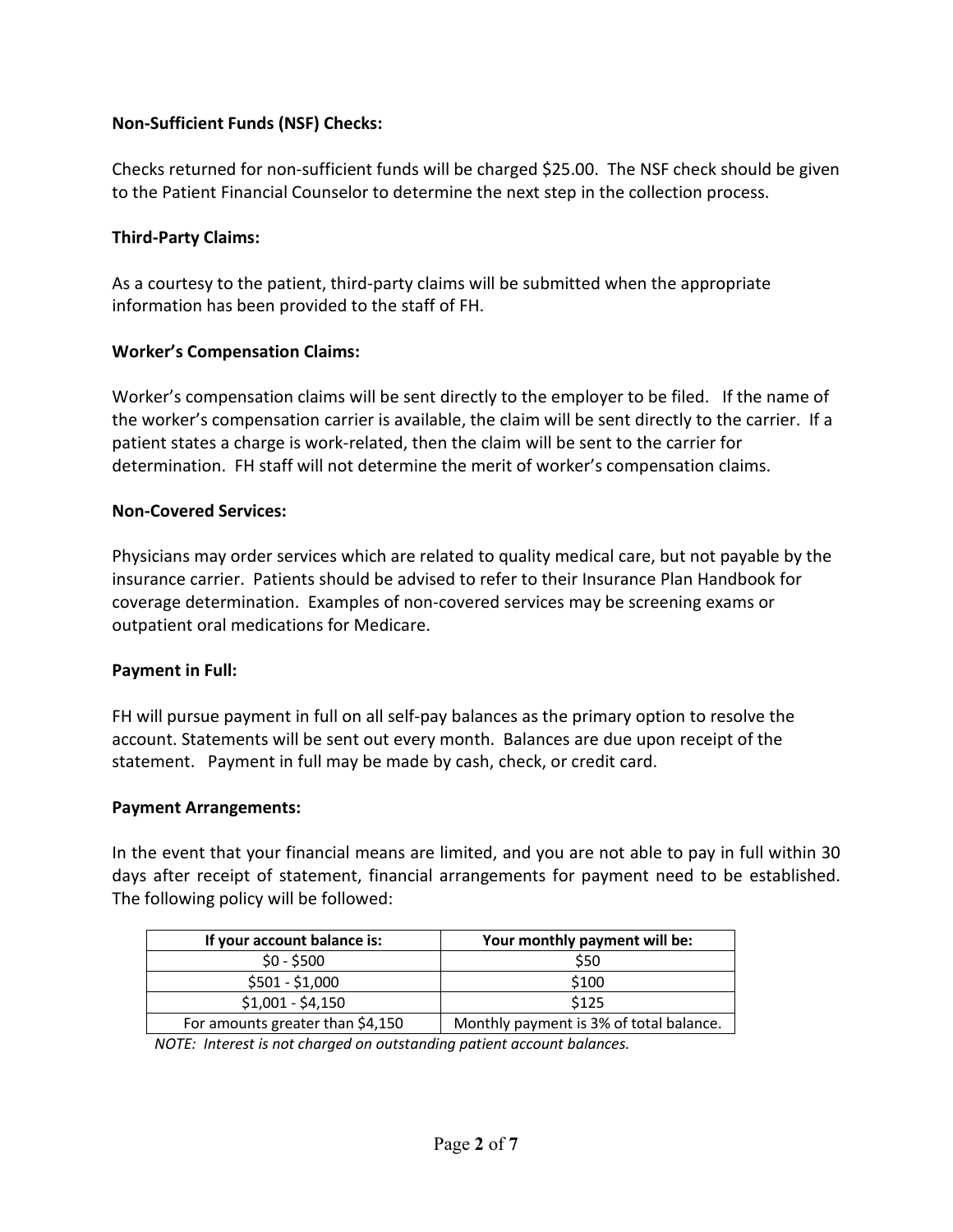The Patient Accounting Manager/Patient Financial Counselor will have authority to authorize payment alternatives outside of this limit in special circumstances. In the absence of the Patient Accounting Manager, where an immediate answer is required, contact the CFO. Payment arrangements do not automatically include new charges. Payments for new charges will be due and payable at the time of service, in addition to the previous payment arrangements. Again, it is to be stressed that current charges must continue to be met, in addition to the payment arrangements made by the patient.

FH does offer a Patient Medical Loan option through a local bank. Please contact the Patient Financial Counselor for more information.

## **Financial Counseling:**

If a determination is made that the patient or responsible party is not able to pay the account in full, make satisfactory payment arrangements, or utilize other options, then referral to financial assistance programs should be made. Also, referrals to the Social Worker may be an option to assist patients.

## **Financial Assistance:**

FH has a financial assistance program to assist patients that are financially burdened and unable to pay for their medical expenses. A financial assistance application must be completed and turned into the Patient Financial Counselor. A copy of the most current tax return (IRS Form 1040 or 1040A) must accompany the financial assistance application. A determination of approval or denial is made from this application and is based upon established guidelines.

# **Collection Actions:**

Patients will be offered a plain language summary of the financial assistance policy upon admission to FH. Furthermore, all billing statements will include a conspicuous written notice regarding the availability of assistance, including the contact information identifying where the patient may obtain further information and financial assistance-related documents and the website where such documents may be found.

FH or its authorized representatives may refer a patient's bill to a third party collection agency or take any or all of the following extraordinary collection actions ("ECAs") in the event of nonpayment of outstanding bills:

- Report information about an individual to a credit reporting agency or credit bureau
- Place a lien on an individual's property
- Foreclose on an individual's real property
- Attach or seize an individual's bank account or any other personal property
- Commence a civil action against an individual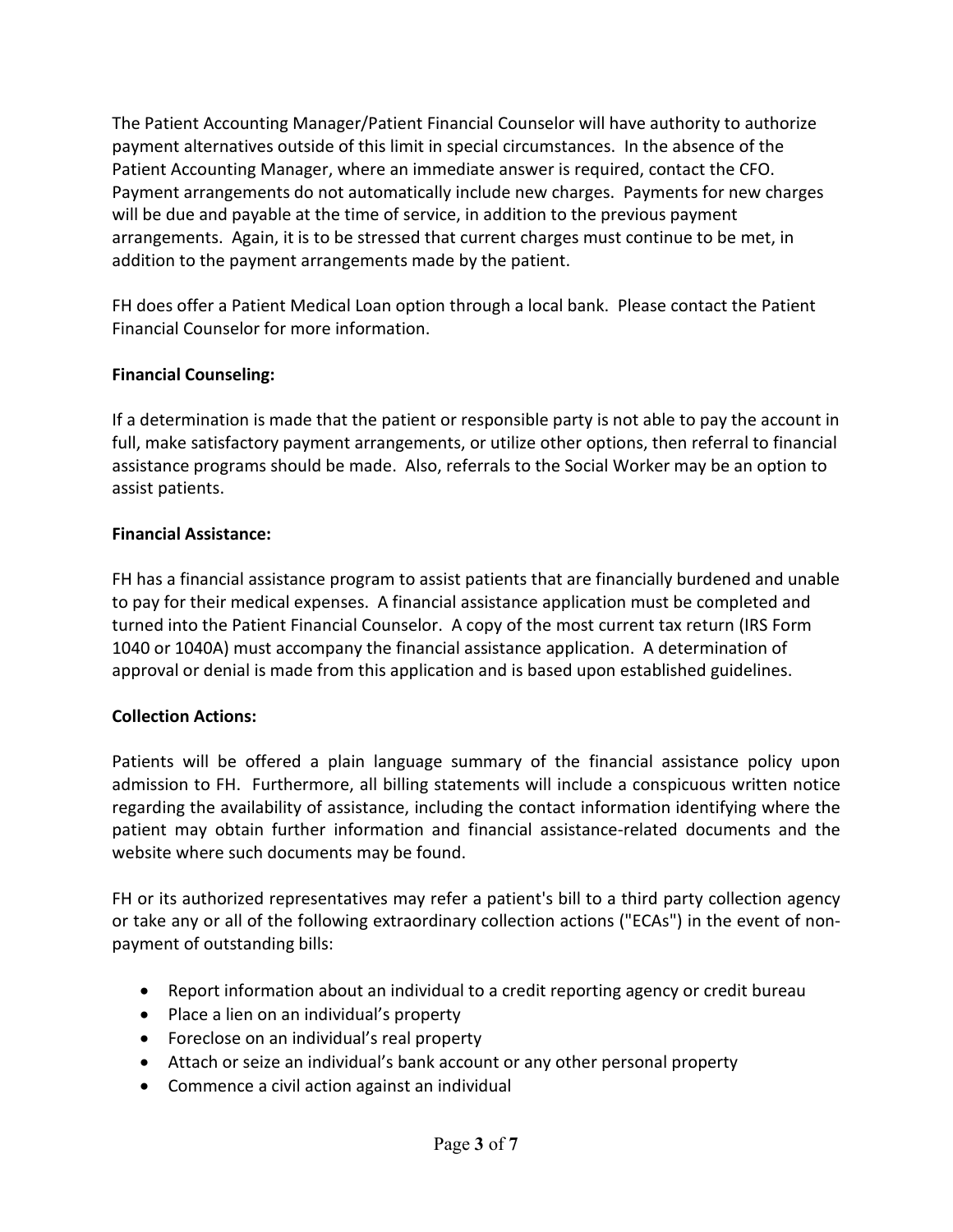• Garnish an individual's wages

FH may refer a patient's bill to a collection agency 120 days from the date the first bill for care was provided to the patient. FH will not take ECAs against a patient or any other individual who has accepted or is required to accept financial responsibility for a patient unless and until FH has made "reasonable efforts" to determine whether the patient is eligible for financial assistance under this policy. The Patient Financial Counselor is responsible to determine whether FH has engaged in reasonable efforts to determine whether a patient is eligible for financial assistance.

## **A. No Application Submitted**

If a patient has not submitted a financial assistance application, FH has taken "reasonable efforts" so long as it:

- 1. Does not take ECAs against the patient for at least 120 days from the date the Hospital provides the patient with the first post-discharge bill for care; and
- 2. Provides at least thirty (30) days' notice to the patient that:
	- o Notifies the patient of the availability of financial assistance;
	- $\circ$  Identifies the specific ECA(s) FH intends to initiate against the patient, and
	- o States a deadline after which ECAs may be initiated that is no earlier than 30 days after the date the notice is provided to the patient;
- 3. Provides a plain language summary of the financial assistance policy with the aforementioned notice; and
- 4. Makes a reasonable effort to orally notify the patient about the potential availability of financial assistance at least 30 days prior to initiating ECAs against the patient describing how the individual may obtain assistance with the financial assistance application process.

#### **B. Incomplete Applications**

If a patient submits an incomplete financial assistance application during the Application Period, "reasonable efforts" will have been satisfied if FH:

1. Provides the patient with a written notice setting forth the additional information or documentation required to complete the application. The written notice shall include the contact information (telephone number, and physical location of the office) of the patient accounting department that can provide a financial assistance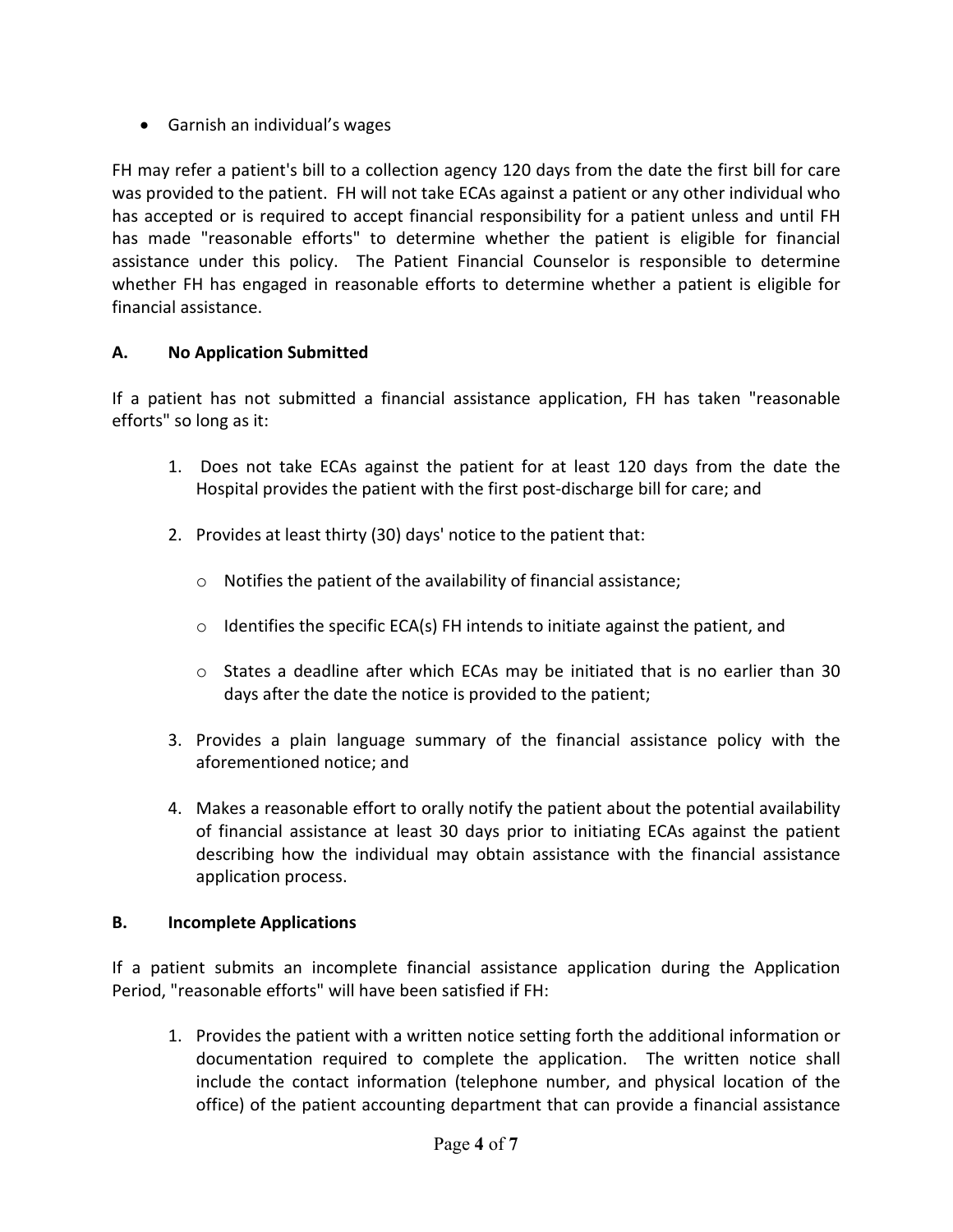application and assistance with the application process. The notice shall provide the patient with at least 15 days to provide the required information; and

2. Suspends ECAs that have been taken against the patient, if any, for not less than the response period allotted in the notice.

If the patient fails to submit the requested information within the allotted time period, ECAs may resume; provided, however, that if the patient submits the requested information during the Application Period, FH must suspend ECAs and make a determination on the application.

# **C. Completed Applications**

If a patient submits a completed financial assistance application, "reasonable efforts" will have been made if FH does the following:

- 1. Suspends all ECAs taken against the individual, if any;
- 2. Makes a determination as to eligibility for financial assistance as set forth in the financial assistance policy; and
- 3. Provides the patient with a written notice either (i) setting forth the financial assistance for which the patient is eligible or (ii) denying the application. The notice must include the basis for the determination.

If a patient is eligible for financial assistance other than free care, FH will:

- 1. Provide the patient with a revised bill setting forth: (i) the amount the patient owes for care provided after financial assistance, (ii) how the revised amount was determined; and (iii) either the AGB for the care provided or instructions on how the patient can obtain information regarding the AGB for the care provided;
- 2. Provide the patient with a refund for any amount the patient has paid in excess of the amount owed to FH (unless such amount is less than \$5); and
- 3. Take reasonable measures to reverse any ECAs taken against the patient.

# **Uncollectible Accounts:**

Accounts deemed uncollectible by the Patient Financial Counselor will be referred to our collection agency. Every attempt to collect the balance due must be made prior to assigning it to bad debt. Each communication with the patient/responsible party will be thoroughly documented to aide in litigation of the account if that should become necessary.

Accounts referred to a collection agency: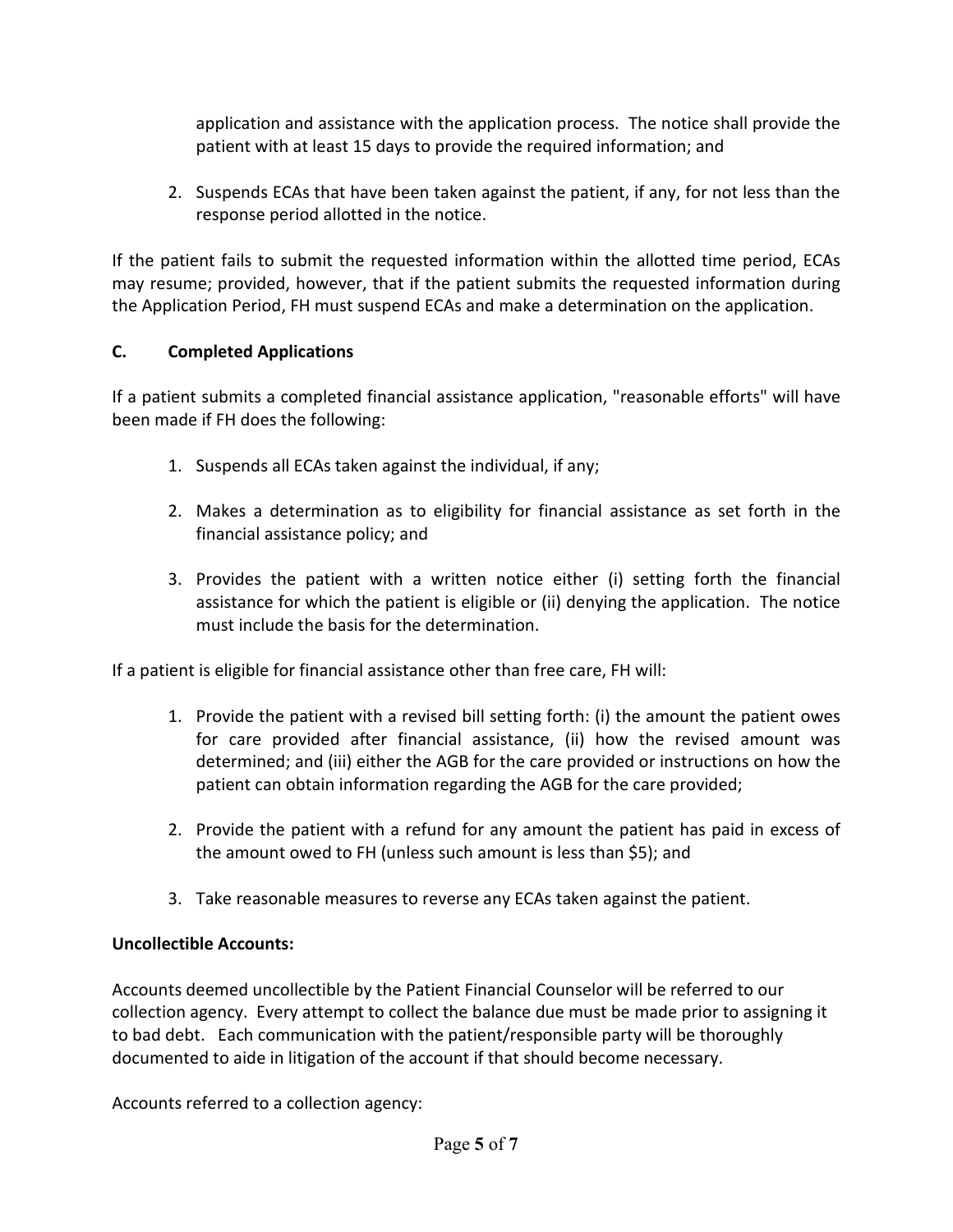- 1. Each guarantor will receive 3 statements showing a balance due in the self-pay column before going to a collection agency.
- 2. At 90 days, a collection letter will be sent requesting payment within 30 days.
- 3. If no payment is received within the 30 days, we will mail out a final collection letter. Payment will be expected within 10 days and the account will be listed in full collections with our collection agency in 20 days if payment is not received.
- 4. Documentation of all contacts with the patient should be documented in the patient accounting computer system.

From this point forward, all communications with the patient or responsible party shall be directed to the collection agency. Payments received on bad debt accounts should be sent to the collection agency. If we receive a payment on a bad debt account, it should be given to the Patient Financial Counselor to make the final decision on whether to post the money or to mail the money to the collection agency.

Procedure for collection:

- 1. Account will be handled by the Patient Financial Counselor to file appropriate paperwork with the collection agency.
- 2. The Patient Financial Counselor will then write account off to bad debt.
- 3. Statements will not be generated for bad debt financial classes.
- 4. Cash received for bad debt accounts will be directed to the Patient Financial Counselor. The Patient Financial Counselor will contact the collection agency to let them know that we received a payment.

# **Liens/Accident Claims:**

A lien will be filed on all accident claims over \$100 to the insurance company. This includes automobile claims, personal injury claims (such as falling at another person's home, etc.)

If an insurance carrier is not settling timely, the billers may, in consultation with the Patient Accounting Manager, file for a provisional settlement with Medicare or Medicaid, if coverage is applicable.

# **Bankruptcy:**

When the initial filing on a bankruptcy notice is received, it is to be given to the Patient Financial Counselor. Once we receive the final letter from the bankruptcy court we will write off the account(s) as charity. If the account(s) are already at the collection agency, we will need to reinstate the account from bad debt and then write them off as charity. Statements and collection attempts must stop at the time the initial bankruptcy notice is received. If insurance money can still be collected on an account, the collector may pursue this payment. Collectors will have to institute a manual system of following this claim to receive insurance payments. If all insurance payments have been received, the account can be written off as charity.